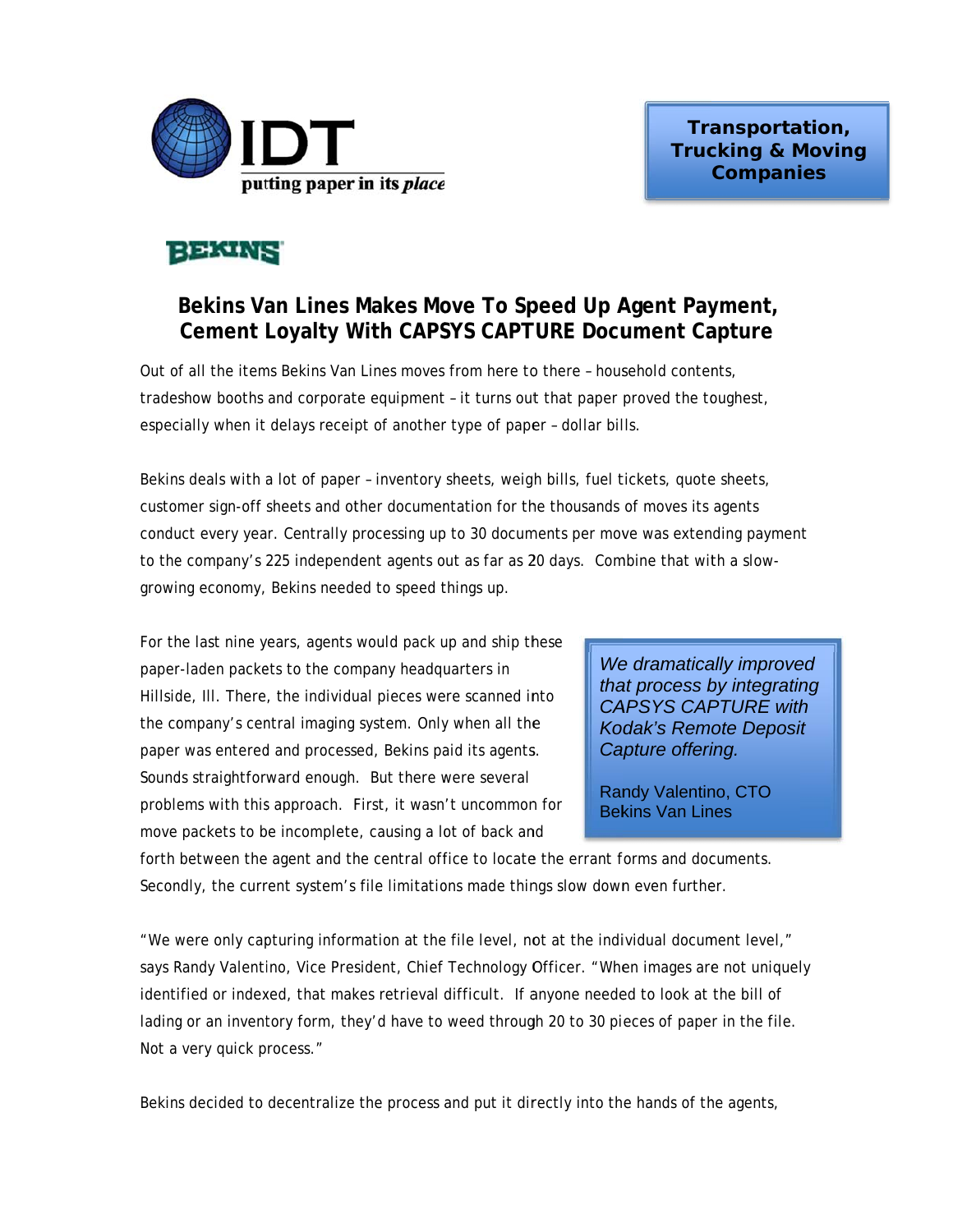empowering them to gather and scan all the paperwork locally before transmitting the complete file to the corporate office for storage and use by Bekins' Mobius/ASG system. It again turned to its technology reseller, Integrated Document Technologies, Inc. (IDT), Itasca, Ill., the company that analyzed, specified and installed Bekins' original system.

"The system needed to be cost friendly and efficient," says Randy. "The agents have limited budgets so we had to keep it economical, particularly for the smaller-sized operations. It also had to work within the portal framework we're building, as our agents access our all software through the Internet."

IDT recommended CAPSYS Technologies of Colorado Springs, Colo., a developer of Web-based, distributed document capture systems. The company's products – CAPSYS CAPTURE™ distributed capture on-premise software; CAPSYS CAPTURE ONLINE™, the Software as a Service offering; and CAPSYS AXIOM, the Network Appliance product – permit companies to capture documents electronically from a browser, from anywhere paperwork originates. All three represent a lower-cost option to traditional, centralized document capture software while maintaining robust capabilities.

Bekins opted for the CAPSYS CAPTURE on-premise offering, matched with Kodak i1220 Plus scanners. Both would work within the Bekins' Agent Portal and Microsoft's Active Directory environment.

### **Moving Forward**

After completing installation during the latter half of 2010, Bekins began piloting the system with a handful of agents. It anticipates rolling the system out to all Bekins agents by end of 2011. "Most are pretty excited about it," Randy reports.

Within the CAPSYS application, IDT created a sophisticated front-end workflow that transmits the field documents and performs the requisite indexing and identifying document types through bar coding. This saves agents significant manpower and time in having to identify the kind of documents they send.

Once transmitted, a comprehensive web service program captures the incoming CAPSYS information and updates Bekins' Revenue Processing system with the documents, part of which is the document track and tracing operation. From what was a manual process, the system now automatically triggers complete document files for auditing and payment. This new automated process will ultimately reduce the manual process, which could have taken up to three weeks,